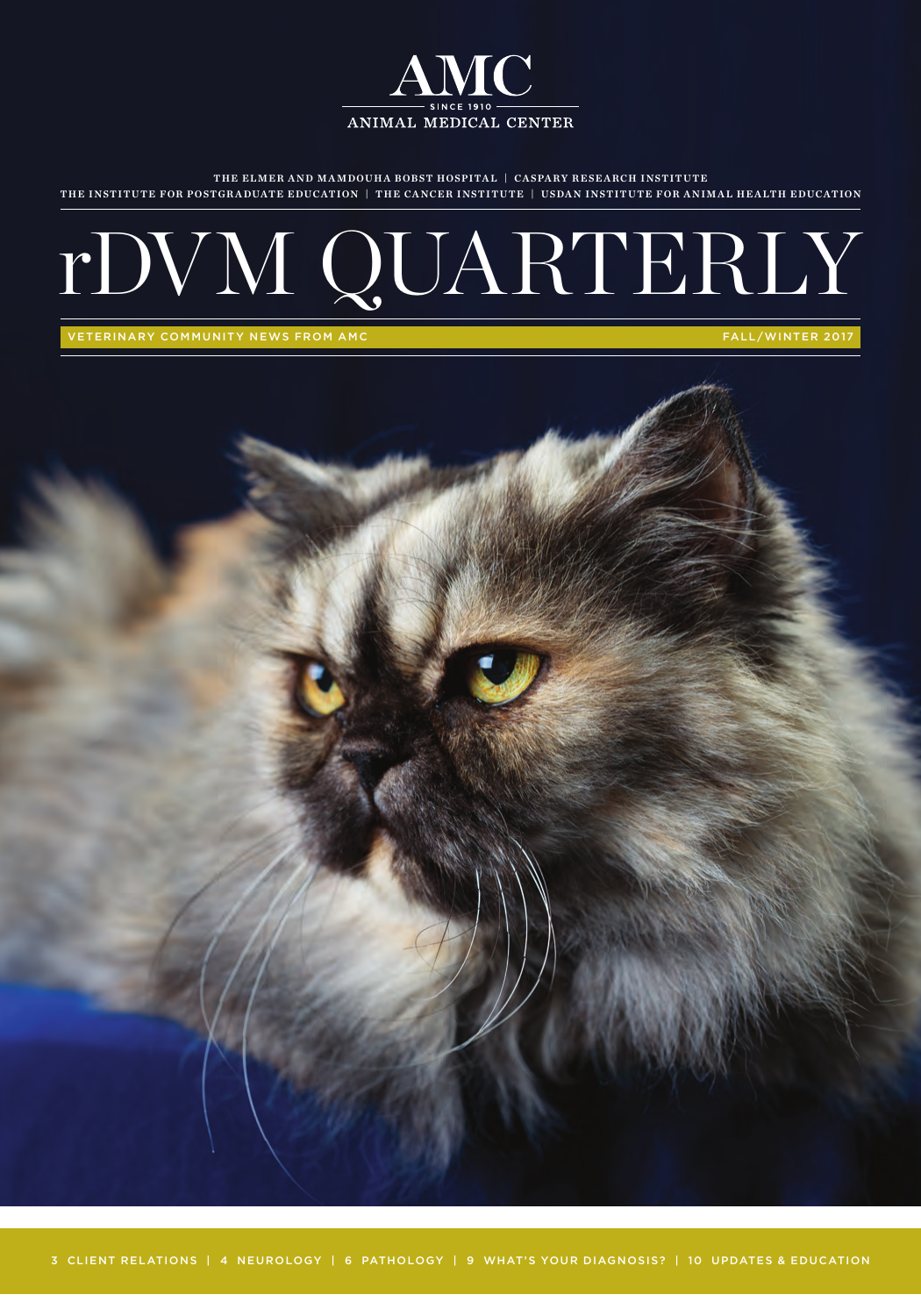

Richard E. Goldstein DVM, DACVIM, DECVIM-CA richard.goldstein@amcny.org office 212-329-8824 cell 347-733-7338

### Dear Colleagues,

I am very pleased to present you with our Fall/Winter rDVM and alumni newsletter for 2017. In this edition, we are highlighting two really special things that are happening at AMC: one is the addition of some amazing new staff and the other surrounds some of the cutting edge clinical advances that are in progress.

One of the clinical innovations we chose to highlight is what's happening in our Neurology/Neurosurgery Service. Our three board certified neurologists, Drs. Chad West, John McCue and Abbie Leibowitz, have been very busy over the past several months gearing up for a new age in veterinary neurosurgery. Through the use of modern technology and in-depth training from human facilities, they have started to apply a minimally-invasive approach to certain neurosurgical procedures. JP discusses how the use of our new VITOM exoscope enabled a much better approach to treatment of spinal nephro-blastoma. There's much more to come in this area in 2018, which is very exciting and will lead to a whole new level of care for many neurosurgical patients.

Our staff updates are equally exciting! We have been very busy recruiting over the summer, and it is amazingly gratifying to see wonderful new staff members joining the AMC family. Dr. Katie Kennedy has joined us to start a brand new Surgical Oncology practice. She is a board certified surgeon who is also a graduate of the Colorado State University surgical oncology fellowship. She is currently getting her service up and running and will be available for appointments in January. We also welcomed two new emergency and critical care specialists this fall – Dr. Joel Weltman, an AMC alumnus, and Dr. Lisa Bazzle. Their hiring, as well as others in this department, is an effort to increase our coverage in the emergency room by ECC boarded specialists, in addition to our experienced emergency doctors. Our Emergency Service is very busy, thanks to all of you, and this added layer of support will help ensure an even higher level of care and better client experience for your patients seen here on emergency.

Finally, please read the interview with our new Executive Director of Client Services and rDVM relations, Liana Everaert, who many of you have already met. I am very excited to welcome her to the team!

Thank you for your tremendous support of AMC. We are having our best year in a decade and I cannot thank you enough. As always, you may contact me any time with any needs or issues. I look forward to hearing from you. Have a great holiday season!

14 Jolesia

Richard

## To Our Valued Partners In Care,

I am very excited to share all of the news coming out of AMC over the past few months. In late summer, AMC launched its Usdan Institute for Animal Health Education, which is designed to inform and empower pet owners and to educate the public. To oversee the Institute, AMC has appointed Jaclyn Skidmore, an infectious disease epidemiologist with broad experience in the field of public health, as Director. We have held several events under the auspices of the Usdan Institute, including two evening lectures as well as Global One Health Day at AMC. Usdan Institute events are free and open to the public and will be held regularly at AMC.

As part of the Institute's mission to provide pet owners everywhere with important health information, we are thrilled to have recently launched two new monthly discussion forums. *Ask the Vet*, a live, one-hour talk show airing on SiriusXM Stars 109, hosted by Dr. Richard Goldstein, and "Ask AMC Live," which airs on Facebook Live on the third Thursday of each month. This broadcast allows Dr. Goldstein and a guest expert to discuss a topic and take questions from viewers.



Kathryn Coyne CEO kathryn.coyne@amcny.org 212-329-8601

We recently welcomed three new specialists to AMC: Drs. Katie Kennedy, Joel Weltman and Lisa Bazzle. Dr. Kennedy recently joined The Cancer Institute as staff surgical oncologist. She is one of only a few veterinary surgical oncologists practicing today and is the only trained veterinary surgical oncologist practicing in New York City's five boroughs. Surgical oncologists play a vital role in the diagnosis, treatment, and palliation of tumors. They have specialized training in, and current knowledge of, tumor biology and are experienced in the management of both rare and common tumors. As a single modality, surgery cures more animals with cancer than any other treatment; surgical oncologists understand how to integrate surgery with other treatment modalities, such as radiation therapy, chemotherapy, and immunotherapy, to reduce morbidity and improve outcomes.

Our Emergency & Critical Care team has grown with the addition of Dr. Joel Weltman and Dr. Lisa Bazzle, both board certified specialists. Dr. Weltman is a former AMC intern who returns to us from Wisconsin Veterinary Referral Center, where he has been working as a Critical Care Clinician, while working on his PhD in Comparative Biomedical Sciences at the University of Wisconsin. Dr. Bazzle joins us from Veterinary Specialty Hospital – Sorrento Valley in California, where she has served as a Criticalist since 2016.

Our Third Annual One Health Conference, which focused on Cardiology this year, was extremely insightful and I want to thank everyone who was able to attend. It is always amazing when veterinary and human doctors can collaborate for the betterment of all creatures and we are happy to contribute to this initiative.

Thank you, as always, for your continued collaboration with and support of AMC. We appreciate your partnership and look forward to a bright 2018. Happy Holidays! Sincerely,

Late W. Corpe

Kate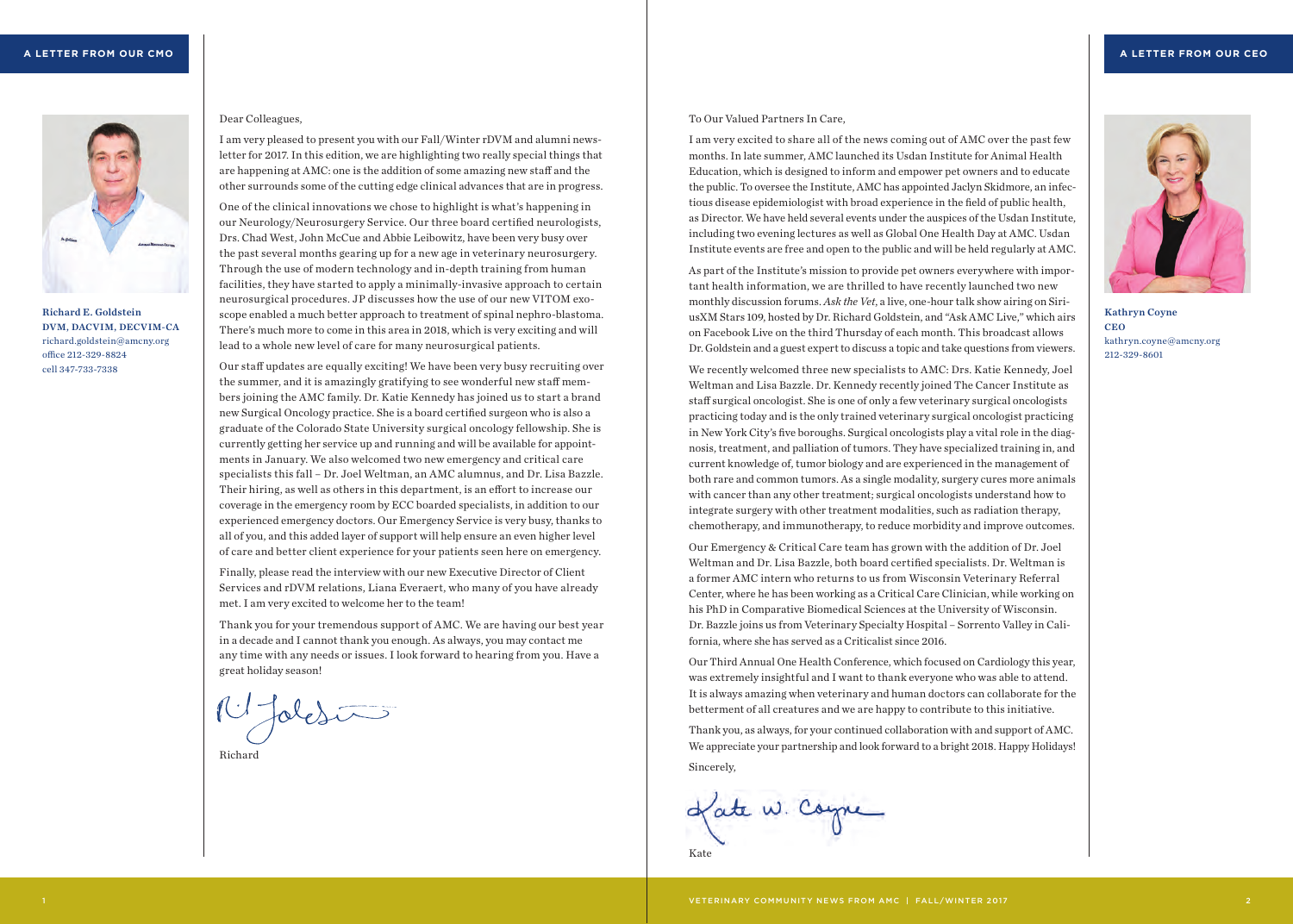

Liana Everaert *Executive Director of Client Relations* liana.everaert@amcny.org 212-329-8820

# AMC Welcomes Liana Everaert, Executive Director of Client Relations *Interview by Dr. Richard Goldstein*

Dr. Goldstein: *Can you tell us more about your background in client relations and customer service management?*

Liana: Over the last 15 years, I have held various positions that focused on optimizing both client services and referring doctor relations in different hospital systems and outpatient practices. From managing sales teams, to business development and leading patient satisfaction committees, my emphasis has always been on providing exceptional customer service to both clients and referring practices. I previously served as Sales and Marketing Director at Montclair Radiology, as Manager of the Physician Liaison team at NYU Langone Medical Center, and as Physician Liaison for Barnabas Health Care System in New Jersey. I have also been a customer service consultant for hospitals nationwide during my tenure with Ivy Ventures in Virginia.

RG: *Now that you have been part of the AMC team for a few months, what are some of your initial impressions and differences you have observed in veterinary medicine vs. human medicine?*

LE: Every day I have witnessed and have been taken aback by the remarkable medical care, knowledge, compassion, and dedication the AMC staff and the rDVM practices have towards their patients, clients and colleagues. The veterinary community has a unique doctor-patient relationship that is unencumbered by insurance company approvals, government regulations, billing, coding, or the number of patients to be seen in a certain time frame. Diagnostic tests are not done just for the sake of testing or because a printed standard said they should be. There is no template medicine dictated by any outside organization and there is full transparency regarding what each test and procedure would cost. The sole focus is the health and welfare of our animal companions. This creates the perfect platform to provide excellent customer service at each and every interaction with our customers.

RG: *What would you like the rDVM practices to know about your role at AMC?*

LE: Simply that I am here to serve as the dedicated liaison between the rDVM practices and the AMC. I will visit the referring community in their offices with the goal of getting to know their staff, build rapport, and understand their individual practice needs. My role is to listen to all feedback and then bring responses and suggestions to AMC senior leadership.

RG: *What are some of your management goals here at AMC?*

LE: Being a part of the world-renowned AMC team has truly been an honor. I look forward to directing and building a team of successful client service representatives that provide 24/7 extraordinary customer service to the referring veterinary community and their clients. Through service enhancements and additional support roles, my goal is to make the process of accessing all specialty services at AMC as streamlined as possible. I will work closely with the rDVM practices to help identify and break down any service barriers and further align AMC as a partner in the veterinary community.

# Canine Spinal Nephroblastoma

Athena is a is a 2-year-old spayed female Pit bull mix, adopted as a stray rescue just two months prior to her first visit to AMC. At the time, her owners felt she was a little lame, but as the weeks went on she developed a worse hind limb gait. By the time Athena was referred to the Neurology Service, she had been unable to support herself for a week. Her owners had been transporting her in a cart and she was wheeled into AMC the day of her appointment. Based on her examination findings, she was diagnosed with a severe spinal lesion in the region of the third thoracic to third lumbar vertebral segments. A neoplastic process was prioritized considering her exam findings and history. MRI was advised to diagnose Athena's problem and devise a treatment plan.

Athena was placed under general anesthesia for MRI that afternoon. The MRI revealed a large tumor compressing the spine at the level of the 13th thoracic and 1st lumbar vertebrae. From the MRI, it was deduced the tumor was located within the meninges of the spine but outside of the tissues; an intraduralextramedullary location. At the largest point, it was noted to compress approximately 80% of the spinal cord. Based on the location and imaging characteristics, a presumptive diagnosis of a spinal nephroblastoma was made.

Spinal nephroblastomas (also called spinal cord tumors of young dogs) are congenital tumors that arise secondary to neoplastic transformation of the primordial cells that develop into the kidney of the mature neonate. Overall, these tumors are considered rare but constitute an important type of primary kidney tumors in dogs. Although these are tumors of embryonic kidney cells, they are most commonly found adjacent to the spinal cord in dogs. The location of these tumors correlates with that of the developing embryonic kidney. The location of the tumor – adjacent to, but not within, the spinal tissues – makes surgery an attractive treatment choice, however radiation therapy is often used for the treatment of spinal tumors as well. In this case, considering that Athena was not able to support herself, it was decided that surgical resection offered the best chance to remove spinal compression, achieve local tumor control, and get her walking again. Athena recovered uneventfully from general anesthesia for her MRI and was discharged with an anti-inflammatory dose of a corticosteroid to address spinal edema while plans were made for surgery.

Athena came back to AMC 10 days later for surgery. At the time, she was able to move her legs a little better from the positive effects of the steroids, but was still not walking. Surgery of spinal tumors involves careful dissection of the abnormal tumor tissues away from the delicate structure of the spinal cord. Unlike more commonly performed surgeries to remove herniated intervertebral disc material from the spinal canal, Athena's surgery required opening the protective dural tissues covering the spinal cord and removal of tumor from the spinal tissues themselves. This is best accomplished with ample illumination and magnification of these small tissues. Surgical microscopes are often utilized for this purpose. Recently, AMC has incorporated the use of the VITOM Exoscope to perform these types of procedures. The VITOM is a high definition camera system that allows for the lens system to be located up



John McCue DVM, DACVIM (SAIM, Neurology) john.mccue@amcny.org 212-329-8770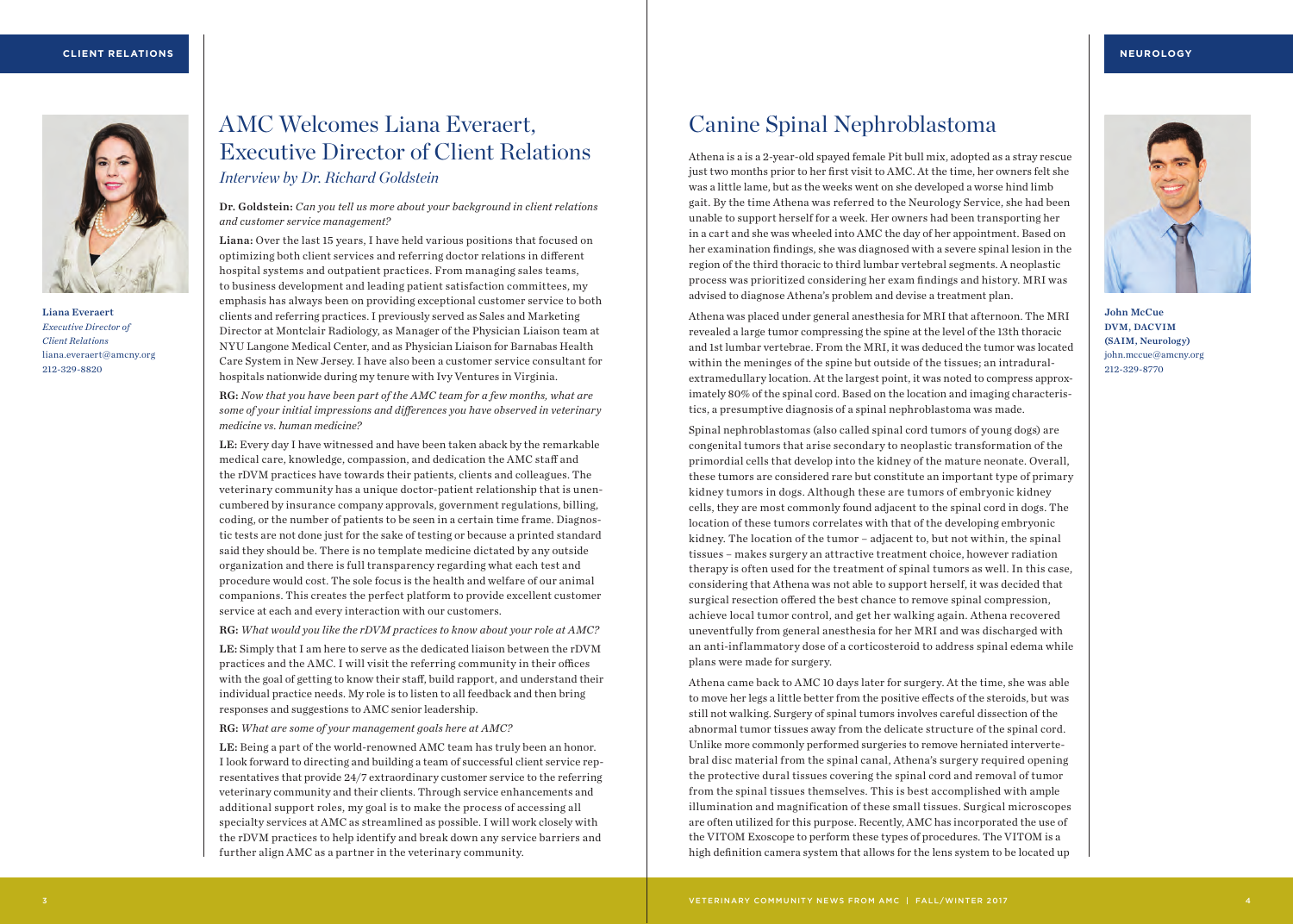### **NEUROLOGY**

## **PATHOLOGY**







**FIGURE 1** Dorsally oriented T1 weighted post-contrast magnetic resonance image depicting the spinal tumor at the T13-L1 vertebrae. The tumor (white arrow) is homogenously contrast-enhancing and delineated from the isointense parenchyma of the spinal cord. The horizontal line marks the level of the transverse image seen in figure 2.

**FIGURE 2** Axial oriented T1-weighted post contrast magnetic resonance image at the level of the spine as indicated in figure 1. Note the tumor (white arrow) shows strong contrast enhancement compared to the markedly compressed spinal cord seen as a crescent of tissue adjacent to the tumor.

**FIGURE 3** Intraoperative image as seen through the VITOM at 1X magnification. The outer layer of meninges has been incised and reflected allowed the mass to expand from spinal canal. The tumor (white arrow) appears as a spheroid reddish mass. Note the associated hemorrhage as these masses tend to be well vascularized.

to 25cm away from the surgical field. Surgical microscopes are bulky systems that must be placed within a few centimeters of the tissues and offer a narrow field of view. Being positioned away from the surgical field, the VITOM allows unobstructed movement of instruments while providing a detailed high-definition field of view that is limited only by the size and resolution of the monitor to which images are projected. The highly detailed video also allows for documentation and surgical training without compromising the surgical field.

Athena's surgery took the neurosurgical team approximately six hours to complete. She recovered without issue and rested comfortably under the care of the ICU nurses and vets her first night. The following morning, we found Athena was comfortable and no worse neurologically from her pre-operative status. She was discharged to her owners three days later with home care instructions pending a post-operative recheck exam in two weeks. Histopathology of the mass removed at surgery confirmed a nephroblastoma. At her two-week recheck exam, Athena's incision was healing nicely and she was starting to support her own weight and walk with only minimal support and is expected to continue to improve in the weeks ahead.

The prognosis of canine spinal nephroblastoma is varied but can be good in many cases. A primary goal is to relieve the symptoms of hind limb weakness and maintain patient comfort and quality of life. Survival times show a broad range of four months to greater than four years.

# Gross Pathology: What's Your Morphologic Diagnosis?

Signalment: 9 year old, female spayed, Domestic Shorthair cat.

History: Progressive dyspnea with mineralized pulmonary tumor of left lung lobe, left sided pleural effusion, and periosteal reaction of ribs 1-6 on left side.

Necropsy findings: In the abdomen, floating freely, but surrounded by omentum, there is a 5.3 x 3.5 x 3.1 cm, 38 g, kidney bean shaped, smooth, yellow to light brown, firm to hard mass (Figures 1 and 2). Adhered to the omentum, there is a 1.6 x 1.4 x 1.5 cm hard tan to yellow mass. When sectioned, the center is hard and irregular (mineral).

In the thorax, effusion is present on the left and right sides. Two firm, smooth masses are present over the thoracic body wall from ribs 1-6, measuring 7.5 x 4.6 x 3.2 cm and 2 x 2.5 x 0.6 cm.

The left lungs are diffusely collapsed, light pink to red and sink in formalin (atelectasis). A large, smooth, pale tan, firm mass effaces the left cranial lung lobe and measures 4 x 3 x 1.5 cm. When sectioned, the mass contains an irregular, pale tan to white, firm to hard central region (necrosis and mineralization, presumptive). The right cranial lung lobe contains a 1.2 cm diameter, pale tan, nodular, focal firm mass, the center of which is umbilicated. (Figure 1)

Please formulate differential diagnoses for the abdominal mass based upon the history, clinical findings and images before turning the page.



Taryn Donovan DVM, DACVP *Head of Anatomic Pathology* taryn.donovan@amcny.org 212-329-3698



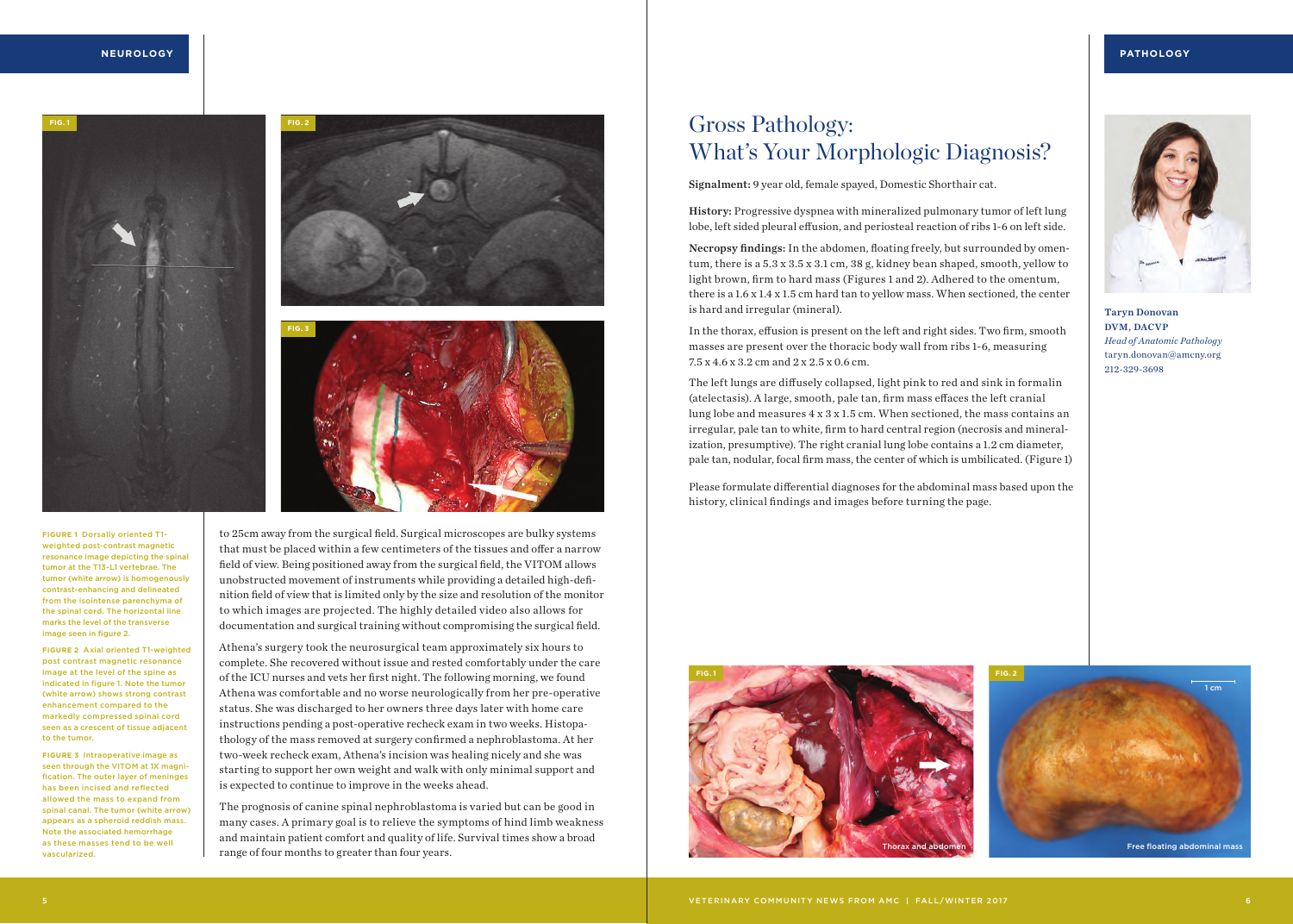**PATHOLOGY**



Gross Description: When sectioned longitudinally, the mass contains a welldeveloped mummified fetus, surrounded by a thin, hard wall (mineral) (Figure 3).

Histology: Histologic evaluation of the mummified fetus revealed scant placental remnants, surrounded by a fibrous capsule which underwent mineralization. Visceral organs were well developed, and the bones were ossified.

The left and right cranial lung lobe masses and an additional left caudal lung lobe mass were consistent with pulmonary adenocarcinoma with abundant desmoplasia, necrosis, mineralization and osseous metaplasia, intravascular metastasis, with regional atelectasis. The body wall masses were consistent with metastatic adenocarcinoma.

Comments and Discussion: The free-floating abdominal mass was consistent with a mummified fetus (radiographs and CT images Figures 4 and 5, provided by Dr. Anthony Fischetti). This patient was spayed, however, the details of the ovariohysterectomy are unknown. The fetus may have escaped due to uterine rupture (prior to or during the spay procedure), with subsequent death in the abdomen and formation of a peripheral fibrous capsule. The fetus is interpreted to be close to full term, as most organs were fully developed and bones were ossified. Ectopic (extrauterine) pregnancy has been previously reported in cats. The two major types of ectopic pregnancy are primary and secondary. Primary ectopic pregnancy occurs when a fertilized oocyte escapes into the abdominal cavity and attaches to the peritoneum, mesentery or an abdominal organ with subsequent fetal growth. Secondary ectopic pregnancy is characterized by initial development of the embryo or fetus in the uterus, with entry into the abdominal cavity due to rupture of the uterine wall, typically caused by trauma.

#### References:

Bryan LK, Blue-McLendon A, Hoffman AR. Abdominal pregnancy in a serval (leptailurus serval) secondary to uterine rupture. *J Zoo Wildl Med*. 2015; 46(2):405-408.

Nack RA. Theriogenology question of the month. An ectopic fetus. *J Am Vet Med Assoc*. 2000 Jul 15;217(2):182-4.

Rosset E, Galet C, Buff S. A case report of an ectopic fetus in a cat. *J Fel Med Surg*. 2011; 12:610-613.

Primary ectopic pregnancy in cats is considered rare, because placental sites would have to be established within abdominal ectopic endometrial tissue in order for this to take place. Most cases of reported ectopic pregnancy in cats have been attributed to iatrogenic or traumatic uterine rupture. The ectopic fetus without placental attachment will die and undergo mummification in the abdominal cavity. In humans, the invasiveness of placental tissues along with development of ectopic endometrial tissue (endometriosis) explains the possibility of true ectopic pregnancies. In cats, an ectopic fetus is often incidental, and may be present for months to years before it is diagnosed. In some cases, associated clinical signs are present including fever, lethargy, anorexia, and intermittent vomiting.

The smaller mass adhered to the omentum was histologically consistent with fat necrosis, peripheral fibrosis and mineralization (Bates body).

Histologic evaluation of the lung masses revealed primary pulmonary carcinoma, likely originating from the left cranial lung lobe with intrapulmonary metastasis and extrapulmonary metastasis to the thoracic body wall. Necrosis and mineralization within the neoplasm accounts for the radiographic and gross appearance of the left cranial lung lobe mass. In the metastatic foci within the wall of the thorax, extensive desmoplasia (fibrous tissue reaction secondary to the presence of a neoplasm, typically carcinoma) underwent chondro-osseous metaplasia, also likely contributing to the radiographic appearance.





Images provided by Dr. Anthony Fischetti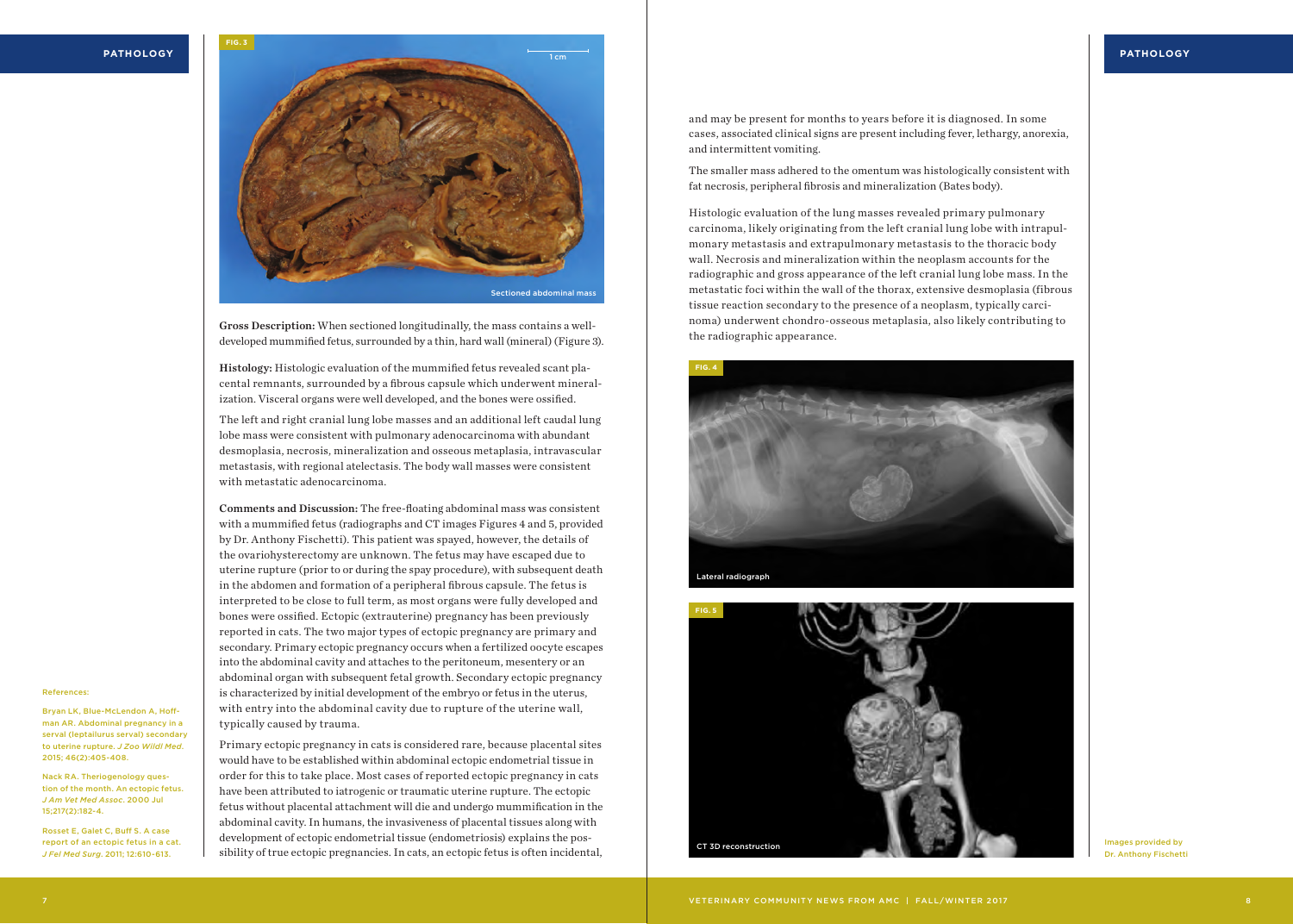# **STAFF UPDATES**

We are pleased to welcome the following new doctors to AMC:

Dr. Katie Kennedy joins The Cancer Institute as staff surgical oncologist. She completed a fellowship in surgical oncology at Colorado State University, and became board certified in small animal general surgery by the American College of Veterinary Surgeons in 2015.

Dr. Joel Weltman, a former AMC intern, returns to AMC as a staff doctor in Emergency & Critical Care. Dr. Weltman became board certified by the American College of Veterinary Emergency & Critical Care in 2013.

Dr. Lisa Bazzle joins the Emer gency & Critical Care team as staff doctor. She became board certified by the American College of Veterinary Emergency & Critical Care in 2015.

## **CLINICAL TRIALS/ CURRENT STUDIES**

### **Cardiology**

• Assessment of safety and effectiveness of Lasix admin istered by IV bolus compared with constant rate infusion to treat dogs with first-time congestive heart failure

### **Internal Medicine**

- Assessment of symmetric dimethylarginine (SDMA) and creatinine concentrations in cats with post-renal obstruc tions before and after decom pression of the obstruction
- Comparison of constant rate intravenous infusion and intermittent intramuscular administration of regular insulin in cats with diabetic ketoacidosis

• Evaluation of the relationship between cobalamin and folate deficiencies and anemia in dogs

## **Interventional Radiology & Interventional Endoscopy**

- Allogeneic stem cell delivery for cats with chronic kidney disease. Phase I: Safety
- Autogenous stem cell delivery for chronic kidney disease. Phase II: Efficacy
- Treatment of Extrahepatic Biliary Duct Obstruction (EHBDO) in dogs and cats by Endoscopic Retrograde Chol angiopancreatography (ERCP) with biliary stent placement or the use of a rescue Subcutane ous Intestinal Biliary Bypass Device (SIBB)
- Drug-eluting bead chemoem bolization for non-resectable Hepatocellular Carcinoma (HCC) in dogs

## **Oncology**

- Multicenter, Randomized, Sham-controlled, Investigatorand Owner masked pivotal safety and efficacy study of intratumoral EBC-46 to treat canine cutaneous and subcuta neous mast cell tumors
- Trial of Her2-expressing vac cine in dogs with appendicular osteosarcoma
- Evaluation of efficacy and safety of feline interleukin-2 immunomodulator following surgical excision of feline fibrosarcoma
- Leukocytes infiltrating canine solid tumors may harbor oncogenic mutations
- Combination chemotherapy and immunotherapy for dogs with splenic hemangiosarcoma

*For additional details and contact information for these studies, please visit amcny.org/clinicaltrials.*

## **CONTINUING EDUCATION LECTURE SERIES**

# **PIP COMPREHENSIVE CLINICAL CONFERENCES**

Partners In Practice Compre hensive Clinical Conferences are intended to provide several hours of comprehensive review and updates of important and contemporary topics in veteri nary medicine. Upon comple tion, participants should gain enhanced knowledge of the selected topic. Conferences are held at AMC on Sundays from 9:00am – 3:00pm and are both RACE and NYSED approved.

*Sunday, March 11, 2018* **Vaccines and Preventive Health**

# **PIP PRACTICAL CLINICAL WORKSHOPS**

Partners In Practice Practical Clinical Workshops are designed to promote sound diagnosis and effective therapies. Bring and share case materials if you wish! Participate in our time-honored teaching rounds and small group, interactive workshops. Space is limited to 15 participants, so register today! These PIP Work shops are held at AMC on Tues day evenings from 7:00-8:30 pm and are NYSED approved.

# *December 12* **Exotic Medicine**

All Partners In Practice lectures are free and CE accredited, but require registration at www.amcny.org/pipseminars.

In addition to the events listed above, our 1-hour 8:00 am Continuing Education Lecture Series can be found at www. amcny.org/celectures. These events require no advance regis tration and are free and open to all area veterinary professionals.

# What's your diagnosis?

Anthony Fischetti, DVM, MS, DACVR *Head of Diagnostic Imaging* 

Longitudinal ultrasound image of the small intestine in a 3-year-old Yorkie presenting to AMC's Emergency Service for anorexia and projectile vomiting.

*Name the layers in this loop of small intestine.*

*What's your ultrasound diagnosis?* 

Turn to page 12 for the diagnosis and case discussion.

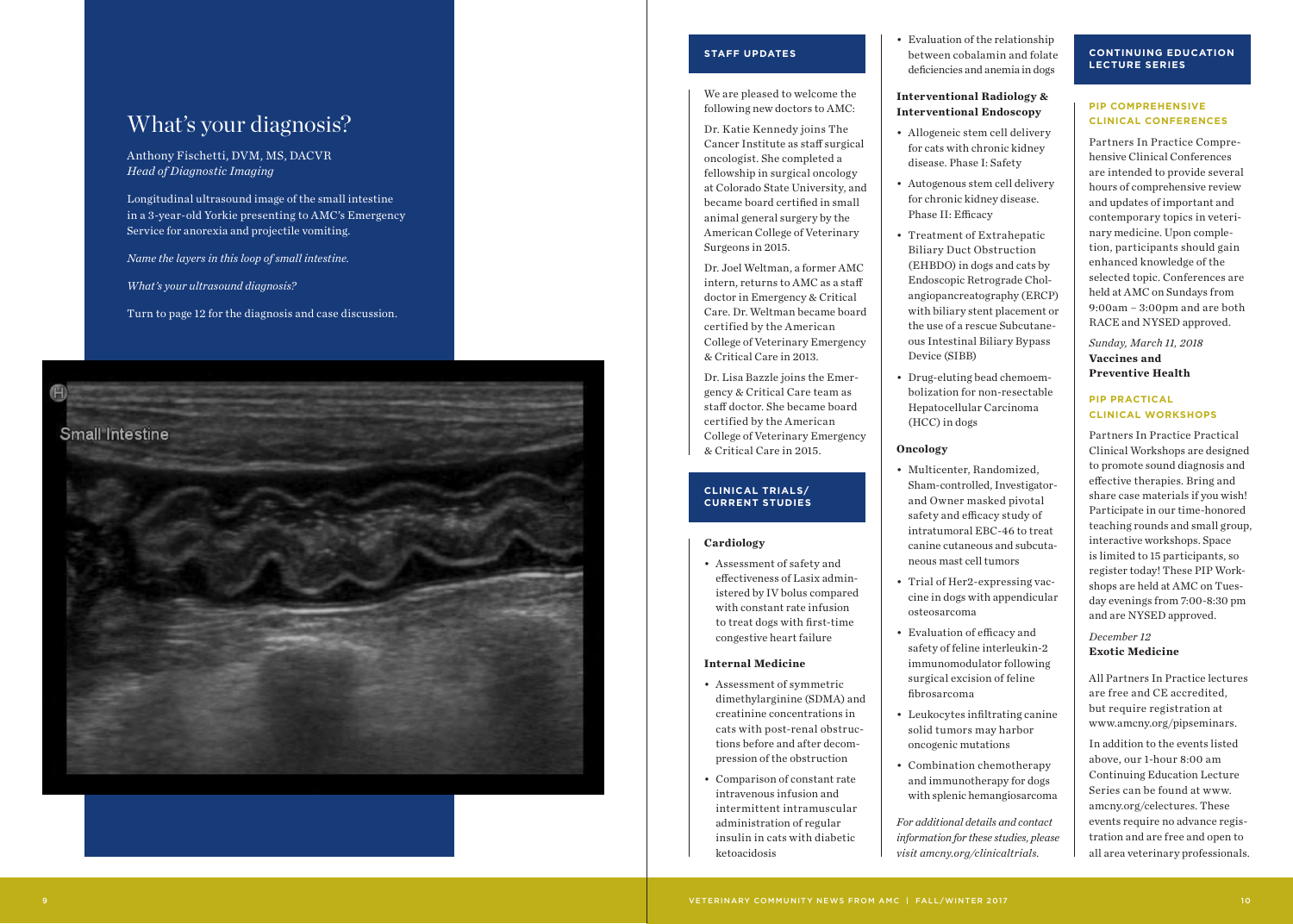# **RESEARCH HIGHLIGHTS**

The Animal Medical Center's doctors contributed to a number of research publications during late Summer and Fall (AMC doctors are listed in bold font below). These included reports that evaluated radiographic screening tests to detect noncar diopulmonary disease, results from laparoscopic resection of pancreatic cancer, the first report of a new type of cardio myopathy in the cat, pathologic description of eosinophilic esophagitis in a kitten, a useful technique to assess the urinary tract in male dogs, and a new method to treat esophageal for eign body stricture in ferrets.

In addition, two new clinical trials are soon to be offered by Oncology – one to treat post amputation osteosarcoma in the dog, and the other to treat mast cell tumors. Another ongoing clinical trial continues to recruit dogs affected with hemangio sarcoma to assess the benefit of immunotherapy combined with chemotherapy.

AMC specialists continue to be invited to lend expertise and support to local, state, and federal health agencies. Recently, Dr. Richard Goldstein, AMCs Chief Medical Officer, worked with both local veterinary societ ies and state health department officials in Hawaii, Washington, and California. These efforts contributed to plans intended to improve the prevention of Leptospirosis.

The Animal Medical Center is also proud to announce that all of its veterinarians in certified residency specialty training programs who took their qualifying or certifying examinations,

passed. These areas of spe cialization included training programs in Cardiology, Internal Medicine, Neurology, Oncology, Radiology, and Surgery.

# **SCIENTIFIC PUBLICATIONS**

Cray MT, Krotscheck U, **Fisch etti AJ, Tong K** Symmetrical brachydactyly in a dog. *Vet Comp Orthop Traumatol*. 2017 Jul 20;30(4):306-309.

Keyserling CL, **Buriko Y**, Lyons BM, Drobatz KJ, **Fischetti AJ**. Evaluation of thoracic radio graphs as a screening test for dogs and cats admitted to a tertiary-care veterinary hospital for noncardiopulmonary disease. *Vet Radiol Ultrasound*. 2017 Sep;58(5):503-511.

**Mcclaran JK, Pavia P, Fisch etti AJ, Donovan TA**. Laparo scopic resection of a pancreatic cell tumor in a dog. *J Am Anim Hosp Assoc*. 2017 Sep 11. doi: 10.5326/JAAHA-MS-6417. [Epub ahead of print]

**Fox PR**, Kittleson MD, Basso C, Thiene G. Letter to the Editor. *J Vet Intern Med*. 2017 Jul;31(4):969.

Kittleson MD, **Fox PR**, Basso C, Thiene G. Naturally occurring biventricular noncompaction in an adult domestic cat. *J Vet Intern Med*. 2017 Mar;31(2):527-531.

**Pera J, Palma D, Donovan TA** . Eosinophilic esophagitis in a kitten. *J Am Anim Hosp Assoc*. 2017 Jul/Aug;53(4):214-220. doi: 10.5326/JAAHA-MS-6367. Epub 2017 May 23.

Tong K, **Weisse C**, **Berent AC**. Rigid urethrocystoscopy via a percutaneous fluoroscopicassisted perineal approach in male dogs: 19 cases (2005-2014). *J Am Vet Med Assoc*. 2016 Oct 15;249(8):918-925.

Webb J, Graham J, Fordham M, DeCubellis J, Buckley F, Hobbs J, **Berent A**, **Weisse C**. Diagnosis and treatment of esophageal foreign body or stricture in three ferrets (Mustela putorius furo). *J Am Vet Med Assoc*. 2017 Aug 15;251(4):451-457.

**Wiley LE, Trafny DJ**. ECG of the Month. *J Am Vet Med Assoc*. 2016 Jun 1;248(11):1245-7.

# **ABOUT THIS NEWSLETTER**

This newsletter is distributed quarterly to AMC's network of referring veterinarians, alumni and others who opt-in to receive this publication. To view past issues or to join our mailing list, please visit amcny.org/rdvmquarterly. If you are an AMC alumnus who would like to sign up to receive periodic updates, please visit amcny.org/amcalumni-registration.

To receive our current staff directory or if you have ques tions, email info@amcny.org.

For access to the AMC Patient Referral Form, visit amcny.org/referralform.

Cover photo courtesy of Corey Towers

Designed by Anthony Coombs

The Standard of sterinary Excellence



# What's your diagnosis?

Arrows point to the hyperechoic (white) lines of the small intestinal walls: the serosa is the outer hyper echoic layer. Next hypoechoic (black) layer is the mus cularis, sandwiched between the serosa and the next hyperechoic line, the submucosa. The next hypoechoic layer is the mucosa. The lumen can be hyper- or hypoechoic depending on what is in it.

The undulating submucosa/mucosa with the straight serosal margin is most consistent with small intestinal corrugation or spasticity, a sign of inflammation. Con sider enteritis (toxic, infectious, primary inflamma tory) to give this appearance. Corrugation/spasticity should be differentiated from plication, a sign of linear foreign body obstruction (not supported in this case).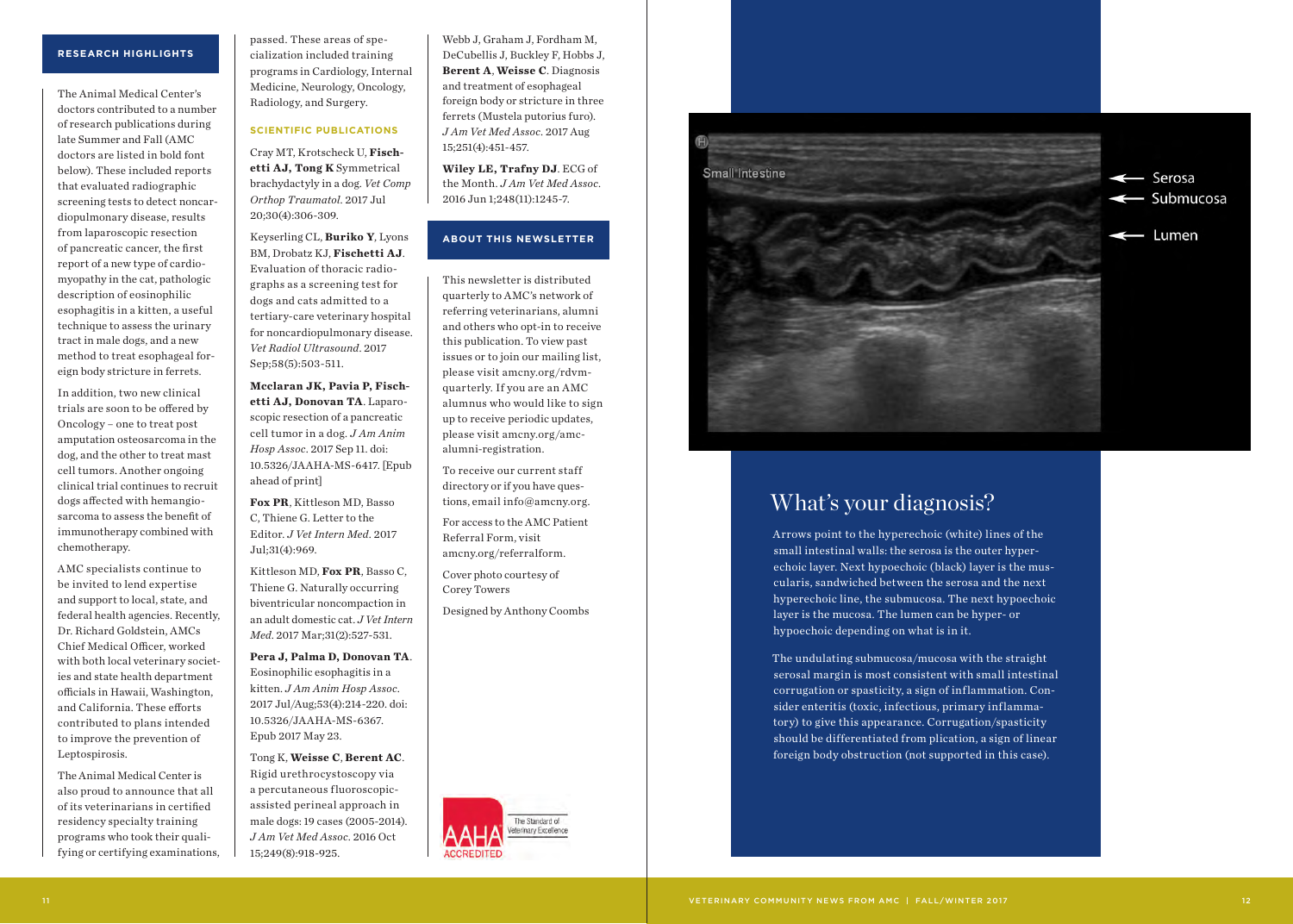# 20% DISCOUNT at Animal Medical Center for All rDVM Support Staff

The Animal Medical Center is pleased to announce a 20% discount for all support staff of rDVMs.

As a valued partner of Animal Medical Center, we appreciate your contribution to our veterinary community.

Licensed Veterinary Technicians and support staff may present a recent paystub. LVTs may also be looked up in the New York State database.